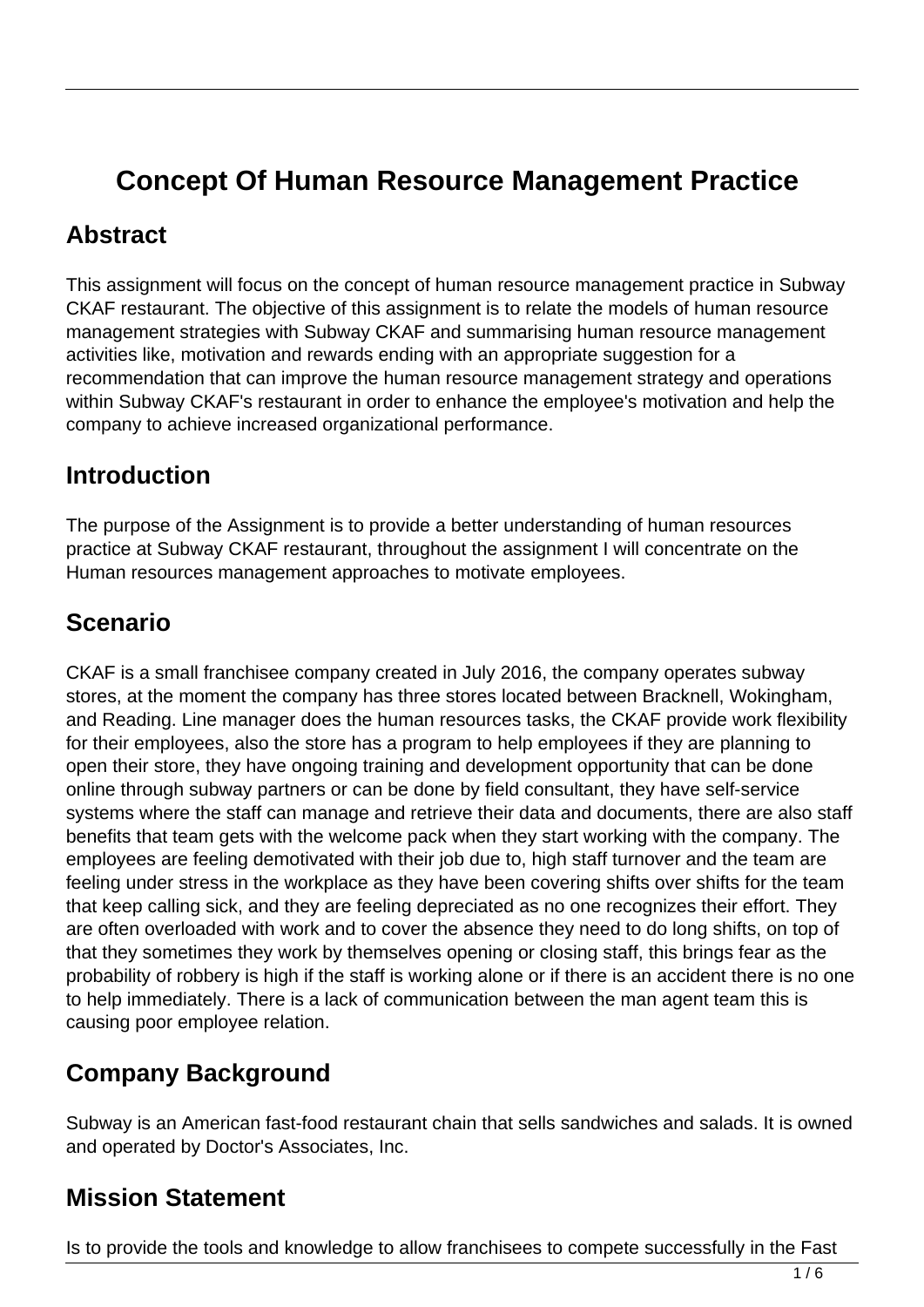Food industry worldwide, by consistently offering value to consumers through delivering greattasting food that is good for them and made the way they want it while reducing our environmental footprint and creating a positive influence in the communities we serve around the world.

### **Human Resource Management**

Human Resource Management (HRM) is the function within an organization that focuses on providing direction, guidance, managing recruitments, and employee relation. (businessdictionary.com) Subway CKAF Human Resource Practice is based upon two approaches: Hard HRM Model and Best Practice Approach Hard HRM model: is an approach to human resource management that involves treating employees simply as a resource of the business. The best practice approach claims that certain bundles of HR activities that if used in an organization would produce the best outcomes regardless of the organizational setting or industry (Redman and Wilkinson 2009). Subway CKAF increase the productivity of the workforce by lower costs per example they salary is based on the national minimum, is more focused on achieving the company goals and targets, they have low commitments with the employees, as they have a lot of policies like zero-hours work contracts and lonely working agreements, where the staff agrees to work by themselves sometimes example: They schedule more hours for the employees when the company has a high volume of sales, when the sales drop they cut the employees hours, they pay rate is according to the national minimum wages, there is limited on staff delegation and team working and is autocratic leadership, the managers decide and employees have to follow even disagreeing. There are many levels from the top management level to the operating level that leads Subway CKAF to a tall structure, the top managers like human resources and directors and the managers have the power of decision making and act when there are any issues, the staff and the team leaders are not allowed to decide anything without the consent of the top managers, also the human resources or the manager could promote employees to management positions if there are any vacancies and human resources is able to groom employees for future moves into acquiring Subway stores.

Limitations of the Hard HRM Model and Best Practice Approach The Subway CKAF tall structure has been weakening the communication between top management and staff, when it's come coordinating staff, they usually are unclear of what to do, and the employees do not have any power when there is any issues example when there is any customer complaints employee must contact one of the managers regarding the issue before taking action. If his manager is not available, the employee must move up the chain of command until reaching someone with authority to give them approval. Most of the time by the time they have approval from managers the issues have escalated. There is also high absenteeism result of the hard HR practice, as there is always short staff, human resources are obliged to recruit staff sometimes without using the correct audit for staff recruitment, these lead to less successful recruitment, and increase the staff turnover, making the remaining staff working harder and as the managers are failing to recognize the staff effort this is leading to employees demotivation. How does HRM motivate and maintain their employees at Subway CKAF? In HRM motivation refers to an individual's need to work to their full potential to carry out a specific job or task (Armstrong and Taylor, 2014). There are two different types of motivation, these being intrinsic and extrinsic motivation Intrinsic motivation is an autonomous motivation; this is when people become engaged in an activity because they find it interesting. In contrast, being controlled includes acting with a feeling of pressure or a sense of having to engage in the actions (Deci, 1971). Extrinsic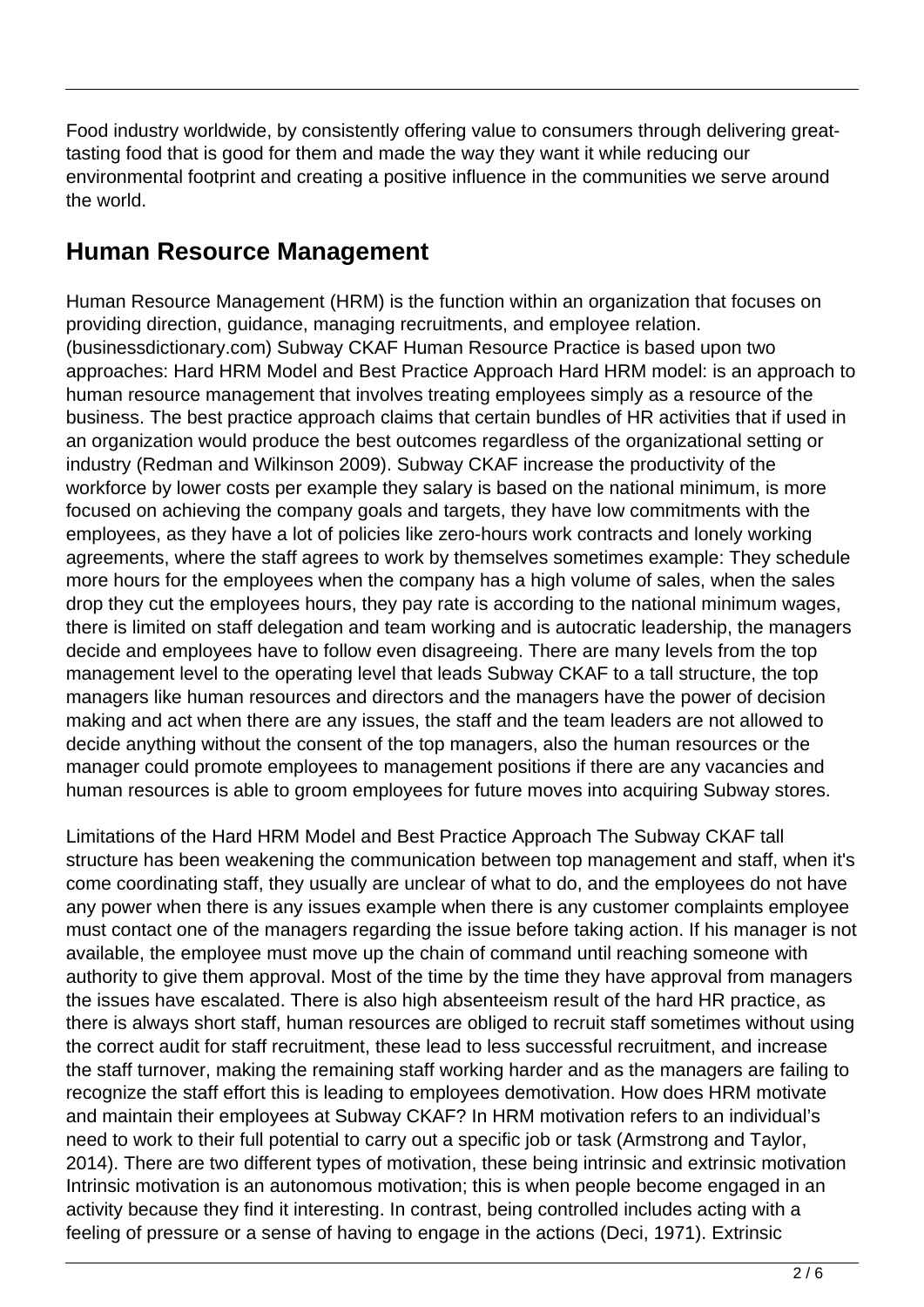motivation is when an individual's behavior is influenced by the values and benefits of action (Ryan and Deci, 2000) Subway CKAF uses the Motivational Theory X style from Mc Gregor's scientific management and Victor Vroom Expectancy theory Theory X motivation theory focuses on the importance of employee supervision. Employees at Subway CKAF are trained to work in order to achieve the company goals, the managers monitor the employees even when they are not in the store, each manager has an app and can supervise what the staff is doing at any time, the reward is done only if the employees achieve the targets, most of the times the only time the employees have feedbacks is when something goes wrong, example if the store fails the evaluation. As mentioned before, HRM managers practicing an autocratic style of leadership tend to make decisions without consulting any other members of the team, the positive impact is that some situations, such as dealing with the restaurant's suppliers require the managers to being quick decision-making, but when referred to the employees this often ends up making them feel unappreciated and undervalued as their opinions aren't taken into consideration. As a result, the company has been experiencing higher turnover rates with their staff. Victor Vroom Expectancy theory state that people are motivated when there is any reward involved. How this is used at Subway CKAF?

The rewards at Subway CKAF are linked directly to performance, as the reward is given if the employees deserve it. the HR implement reward program that the store needs to outperform on productivity and pass the monthly evaluation and not have any customers complaints if all these topics are met the team is rewarded if they failed they are not rewarded.

### **Limitations of the Motivational Theory X style from Mc Gregor scientific management and Victor Vroom Expectancy theory**

The impact of theory X is that most of the time the employees do not feel encouraged to do an effort as they are aware that they can't reach the target set, the goals set are clear but not reachable, the reason the goals are not being reached is due the high level of absenteeism and resignation these two issues are results of lack of motivation.

### **Suggestions for improvements**

In order to successfully motivate employees, Subway CKAF should implement effective HR approaches and motivations programs. The soft HRM approach is an approach to human resource management that involves treating employees as one of a company's most important assets. Implement the soft HRM approach will certainly will help the Subway CKAF to value their employees, this will give human resources tools to encourages and engage employees to give maximum of their performance, that will increase productivity by decentralizing company structure and it will workforce to gain competitive advantage within the company competitors also it will help the human resources to turn the work to a better place and minimizes stress that may interfere with the employees wellbeing, it will enable better communication and collaboration between employee and management team, it will encourage employees to do a better teamwork and it will bring democratic leadership within the team, this will empower staff to decide quickly and effectively when there is an issue and the managers are not in the store, and it will also resolve the turnover issues, the soft approach has some limitation as well like increased costs for resourcing talents to the company, that why HRM must be flexible and try to use the hard and soft approach in order to run an effective organization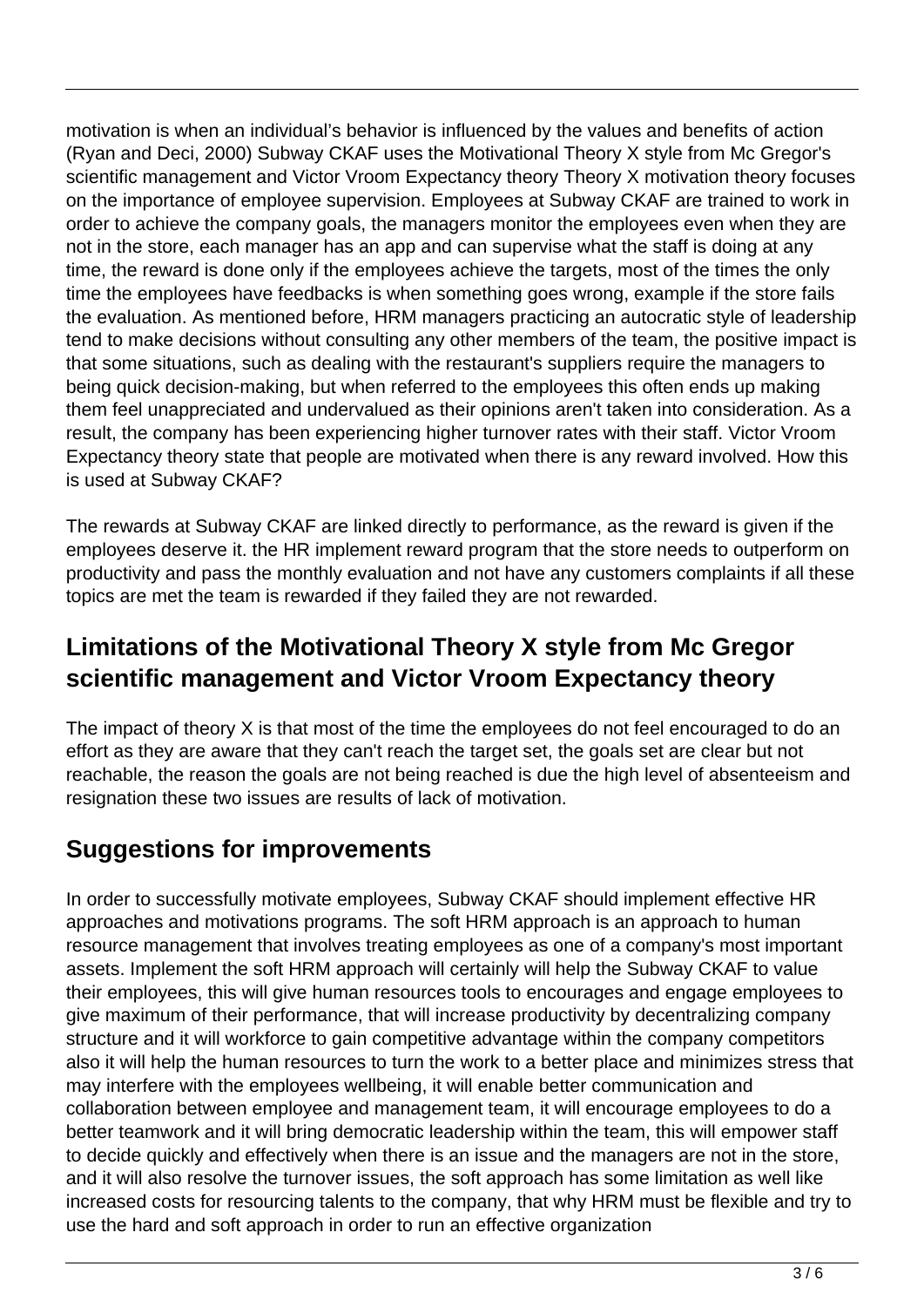### **Best Fit Approach:**

This approach is known for developing HRM policies according to business strategy HRM (Sparrow and Hiltrop 1994) Implementation of the best fit model is overall will be more persuasive and easier to implement when motivating the employees, the best fit model will give HR better strategic advantage as it is easier to make policies changes progressively and it will also bring more dynamic to the team

### **Theory Y, from Mc Gregor Scientific Management:**

Theory Y focuses on employee rewards and recognition.

How this can help Subway CKAF to improve its motivation program? Implementing the theory Y Subway CKAF could help to distribute authority among employees example the senior staff could resolve the complaints as soon they have it, this could help to avoid escalating issues when there is no need, this will give them a sense of responsibilities and help them gain new skills like solving problems. Giving the employees room the participate in the organization decisions it will help HR to keep them motivated this method will lead to higher productivity and boost the employee's performances, meaning that could help the employees to like the work and get self-satisfaction from the job duties and want to stick with the company, this could help the HR to retain staff.

### **Maslow's Needs Hierarchy**

This technique was developed by psychologist Abraham Maslow in the 1940s. He focused on the needs of the human being. This theory is divided by the hierarchy triangle of needs. He believed that all humans have needed to satisfy one need before moving to another one. ttps://the-happy-manager.com/tips/maslow-motivation-theory/ How this can help Subway CKAF to improve their motivation program? Physiological Motivation: This could help to schedule enough staff for each shift, pay a salary rate that allows workers to buy life's essentials. Safety Needs: Provide a working environment that is a safe example of having at least two people opening and closing, relative job security like changing the zero-hours contracts. Social Needs: Reinforcing team dynamics by improving employee relations Esteem Motivators: Recognize achievements, assign important projects, and provide status to make employees feel valued and appreciated. Self-Actualization: Offer challenging and meaningful work assignments which enable innovation, creativity, and progress according to long-term goals. HR should keep in mind that not everyone is motivated by the same needs each employee will be motivated by completely different needs. It is imperative that HR recognize each employee's needs currently being pursued. In order to motivate their employees, HR must understand the current level of needs at which the employees are, this way they will have a range of ideas about how to keep the workplace motivated.

## **Herzberg's Motivation-Hygiene Theory**

The Motivation-Hygiene Theory or the dual-factor theory was done by Frederick Herzberg in 1959. Herzberg's study revealed job satisfaction depends on two kinds of factors, he believed that certain characteristics of a job are consistently related to job satisfaction, while different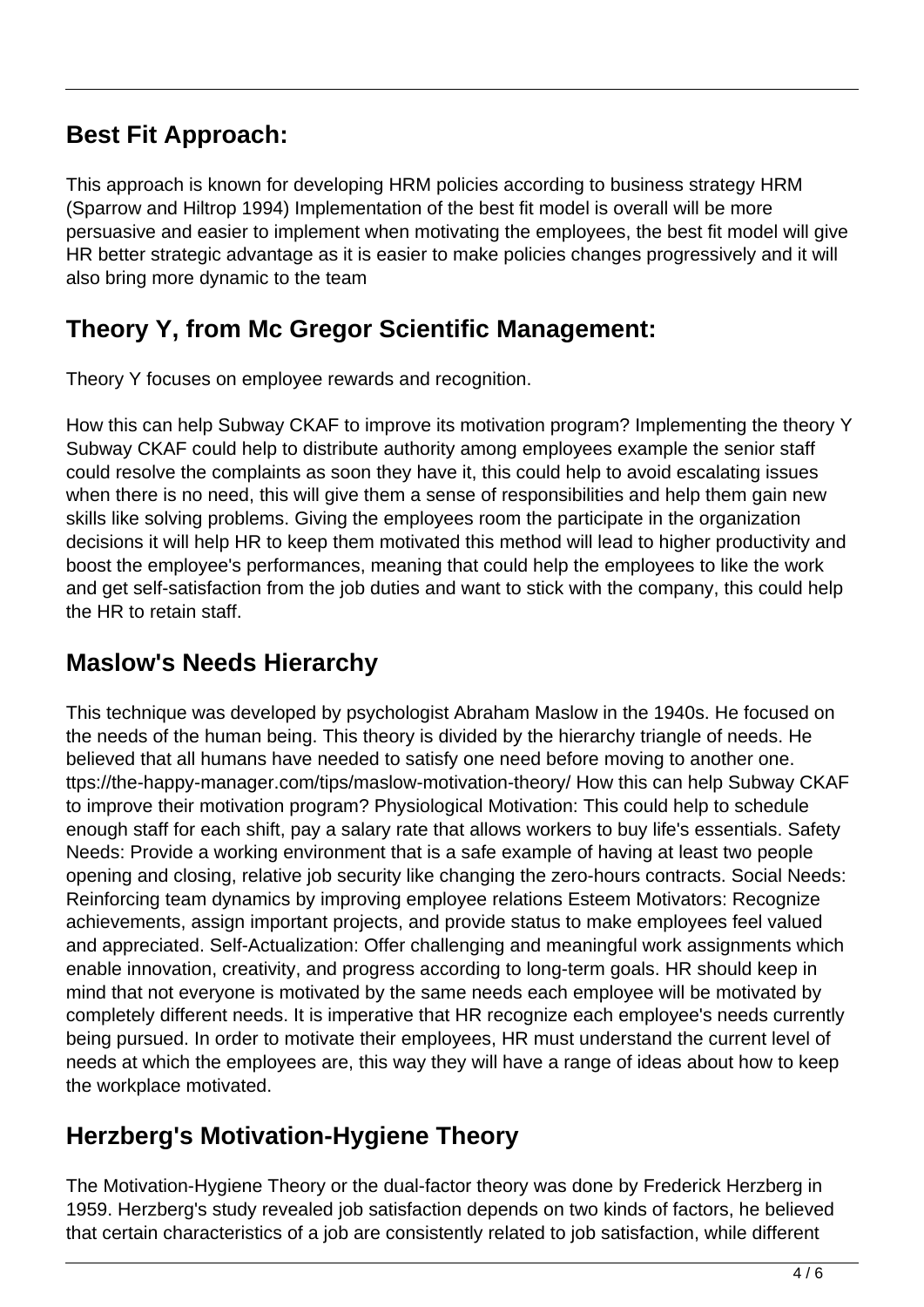factors are associated with job dissatisfaction.

https://www.pinterest.co.uk/pin/359302876516754987/ How this can help Subway CKAF to improve their motivation program? Eliminate Job Dissatisfaction To improve employee motivation.HR should first eliminate the issues that the company is having are having like: Fix poor and obstructive company policies. In this case, Subway CKAF HR, could start looking up and evaluate their policies and try to change some of them, example of policies that they could consider change is the Lonely Work Agreement, this agreement has been making employees feel unsafe to resolve this HR should start to schedule at least two employees to open two employees to close the store, this will help them to improve the health and safety as well, some reward policies could be changed as well, the HR could consider setting goals that are easily achievable, this could help to incentive employees to feel motivated to work harder in order to achieve the goals. Provide effective, supportive, and non-intrusive supervision: this helps staff to feel a freedom to improve and to act as soon that there are any issues, and they could do the chores with their own initiative. Ensure that wages are competitive, maybe HR could start considering offering a more competitive salary, and this could help to retain employees, also motivate employees to be loyal to the company, plus could help to improve the employee performance. Provide job security: In theory, zero-hour contracts could be mutually beneficial for the company and employees. However, the employees are feeling the company use these contracts to exploit them, they feel that if they refuse to fill the gap left by absent or leaver employees they will be punished by cutting their hours, the HR could work out these issues ensuring the employees that their job position is secure, falling that they will lose most of the team to the competitors. Create Conditions for Job Satisfaction To create satisfaction, HR needs to address the motivating factors associated with work issues that the company has, the HR should evaluate and determine what rewards to introduce and how this could help to motivate the employees, they should consider: Providing opportunities for achievement: as mentioned above, HR should set small, measurable goals and provide tools for employees to achieve it, example it's impossible not have customers complains when there is only one employee in the store, the customers are going to get upset or leave this means that the company is going to lose sales, and the team is not going to achieve the sales targets, knowing that there is short staff the HR needs to set realistic targets for the team. Recognizing people's contributions: One of the most important factors in employee motivation is how often their hard work is recognized, The HR could start for implementing the informal recognition, as simple as saying thank you and please to the employees could boost their motivation, and this also can encourage the employees to do more efforts to help the company productivity. Creating a rewarding program that is suitable for the organization: The HR should implement Continuous Feedback, the moment the HR only provide feedback when something is wrong, they could take the opportunity to provide feedback more often letting the employees aware of how they are doing, and how their performance is affecting the company, example the feedback can also encourage the employee to reach the targets, as feedback can update them on where they stand relative to those goals. feedback can definitely work as a motivator factor if the HR is specific and positive, if HR gives negative feedback this is going to be ineffective and could make the team feeling down, The recognition should be made in private also in a public way, the more recognition the employees receive the more probabilities they have to repeat the same actions and this should be something the HR needs to do make sure that this is a continuous process, if they manage to do it just for a certain time, they can go back to the same situation of employee demotivation, and then they need to start all over again.

#### **Conclusion**